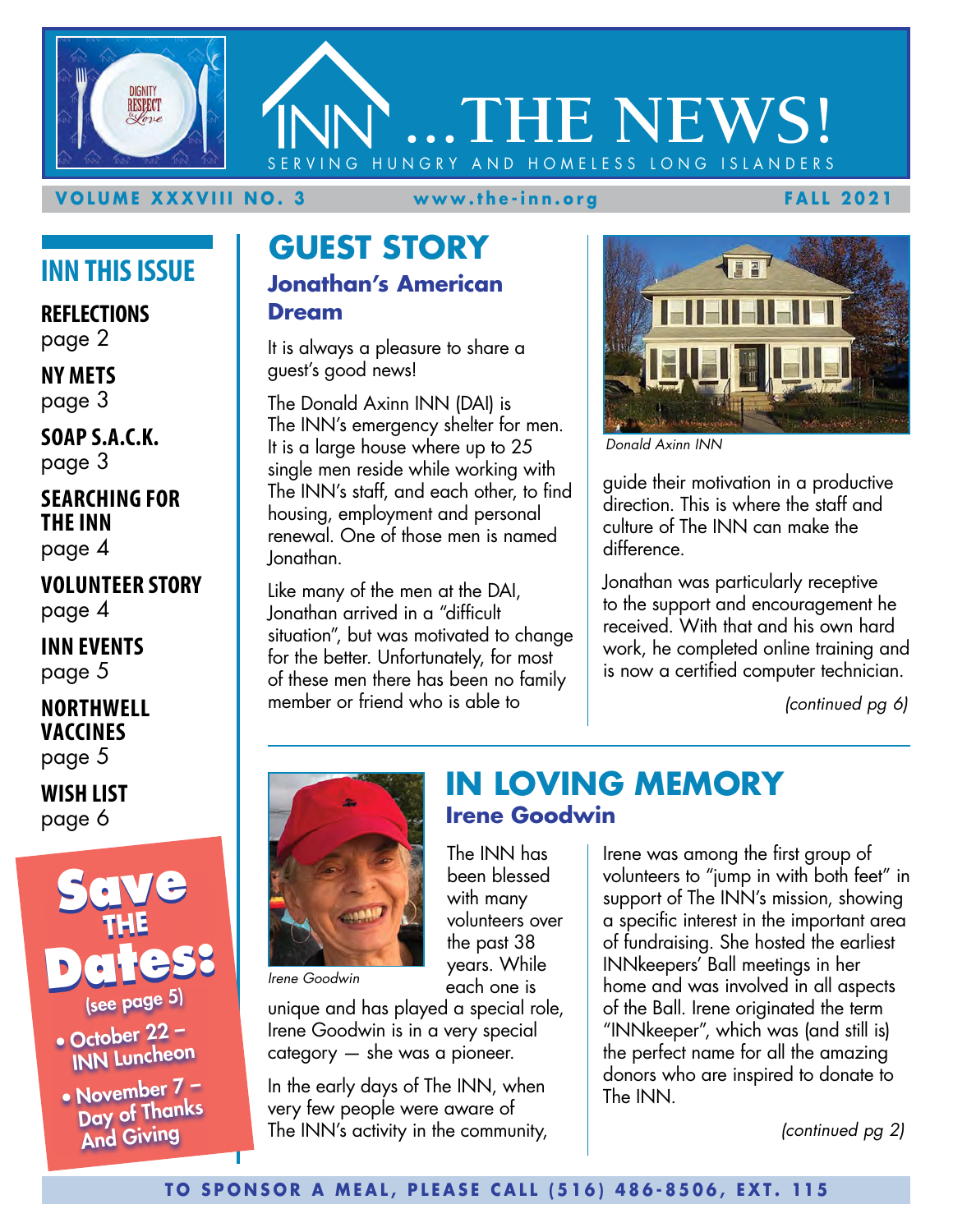

*Jean Kelly Executive Director* 

There is much beauty in every flower that bloomed this summer season, and perhaps "they" are grateful when someone saw and appreciated their lovely color and perfection.

There is also beauty in

every star at night if the sky is clear and you are in a place with a good view.

Everything has a specific time to bloom, to shine, and to be in your life. I hope you have managed to take the time to stop and look. It can take your breath away if you are open to receive their gifts.

Walking among us each day are people who, too, are shining and blooming. Today may even be their peak season. We may not always notice them, as we are often caught up in our own busy lives. That would be true in "normal" times, in these unusual times, stopping to appreciate our surroundings may be even more difficult. But certainly, a rewarding effort. And if you do notice someone's "bloom and shine", please be sure to acknowledge them.

Here, at The INN, we are fortunate every day to see people blooming and shining on both sides of the door… from those who come to receive a meal, to those who help prepare and distribute the meals. Thanks to your never-ending thoughtfulness and compassion, this is possible. While it is currently safe for the staff and volunteers to come thru the door at The INN, the guests continue to receive their meal at the door. It is still not safe for that large amount of people to enter the building. We are hopeful that very soon, we will be able to re-open the door for them to enter and be warmly welcomed. The guests have been very patient, and we remain grateful for their understanding.

**THE FLOWERS AND STARS IN OUR MIDST**

For the volunteers and staff to have the gift of being able to recognize the bloom and shine in everyone they meet and serve, they need the inspiration and assurance you, the donors, provide. We are truly thankful for this priceless gift. May each of you, likewise, be treated to abundant blooms and shines in your own lives.

Please continue to take the very best of care. You are precious beyond words.

Love,

Jean

#### **Irene Goodwin** (continued from pg 1)

Had Irene not been such a remarkable force with the INNkeepers' Ball, The INN would not have had the funds needed to survive the early years, and all the years since. She was a vital part in establishing The INN's bedrock of support.

25 years ago, Irene was very fittingly named as Honoree at the inaugural INN Golf Classic, and it was a tremendous start to another avenue of fundraising. Her daughter, Ellen, was Honoree at the 2020 INN Golf Classic, and not surprisingly, followed in her mom's footsteps with another tremendous success.

Irene's laughter and loving spirit were always infectious, and she made the experience of fundraising, fun-raising. She innately knew how to make things happen and challenged all who knew her to step up to the plate and do their part.

With her husband Dick, who preceded her into heaven, Irene raised two outstanding children, Richard and Ellen, both of whom continue in their parents' footsteps by energetically supporting The INN.

We remain forever grateful to Irene for her many years of friendship, encouragement, and exceptional generosity. She remains in a class by herself and continues to be a source of inspiration.

May she rest in peace and in all the heartfelt memories of all who were honored to know her.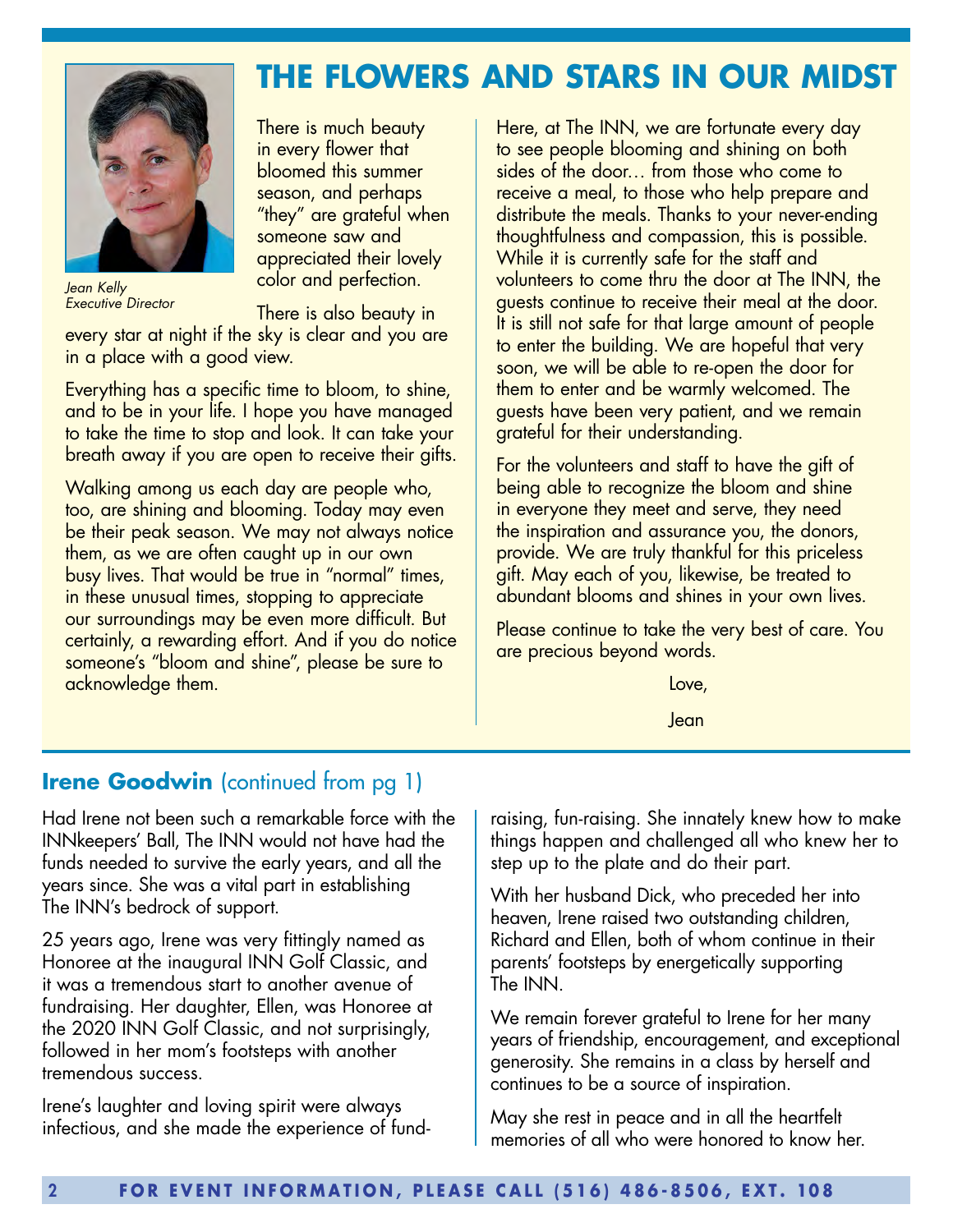### **THE NY METS HIT HOME RUN FOR THE INN**

For more than 15 years the New York Met players and front office have been stepping up to the plate to help The INN.

Both the Mets and The INN are integral parts of the community. The Mets providing entertainment and The INN providing support to those in need; together they are a perfect match.

It is a special day when the players volunteer at the Mary Brennan INN. Arriving in their brand-new team jerseys the players are instantly recognizable and always draw a crowd. But once meal service begins, they excuse themselves to take their place at the serving counter. On one of their volunteer days (prior to the pandemic), a new guest was coming to the door when he heard another guest say the Mets were inside. "Yeah, when pigs fly" was his response. Walking in he saw shortstop Ahmed Rosario (since traded to Cleveland) talking baseball with a tableful of guests. He could scarcely believe his eyes and quickly joined in — a day he and all the other guests will keep as a treasured memory.

The Mets organization has donated tens of thousands of pounds of food to The INN. During the pandemic the Mets responded to an urgent need by donating multiple pallets of bottled water. When The INN



needed sturdy shopping bags for the food pantry, the Mets were there again with pallets full.

The Mets have helped The INN in too many ways to list here, but these three reveal the breadth of their support: for The INN's youngest guests, they have donated backpacks filled with back-to-school supplies; for the volunteers and staff, the Mets have donated game tickets in appreciation of their service; and for the entire INN family, The INN was acknowledged as Honoree at their 2019 "Summer in the Citi" event.

Here at The INN we shall always regard the NY Mets as "All-Stars" for their generosity and compassion.

## **SOAP S.A.C.K. SETS THE DONATION "BAR" HIGH**

Stacy Weiner, founder of the organization Soap S.A.C.K. (Supporting a Community with Kindness) was volunteering at a food pantry in New Jersey and noticed many people were asking for soap and other personal hygiene products. Using her crochet talents, Stacy created a pattern for a Soap S.A.C.K., a small crocheted or knitted pouch made with cotton yarn that holds a full bar of soap and can be used either as a storage bag for the soap or a washcloth



with the bar of soap inside. She enlisted the help of volunteers and others who wanted to give back and either use their talents to crochet the sacks or donate funds, bars of soap or yarn. She quickly watched her organization grow! Since 2017, 200,000 Soap S.A.C.K.s have been donated around the world to homeless shelters, food pantries and other organizations.

An introduction to The INN inspired Stacy to load up her own car with 300 pre-made Soap S.A.C.K.s and make the drive from the Jersey Shore to Hempstead to personally deliver the donation. "We like to say the smallest act of kindness goes such a long way," Stacy says. "The hope is that when guests of The INN get their bar of soap, they don't have to worry about how they can bring their soap with them, and they have a clean place to store it."

Watch Stacy tell her story on our new podcast, "INN Gratitude," available to view on our YouTube Channel www.youtube.com/getinnvolved *Stacy Weiner and Cynthia Sucich*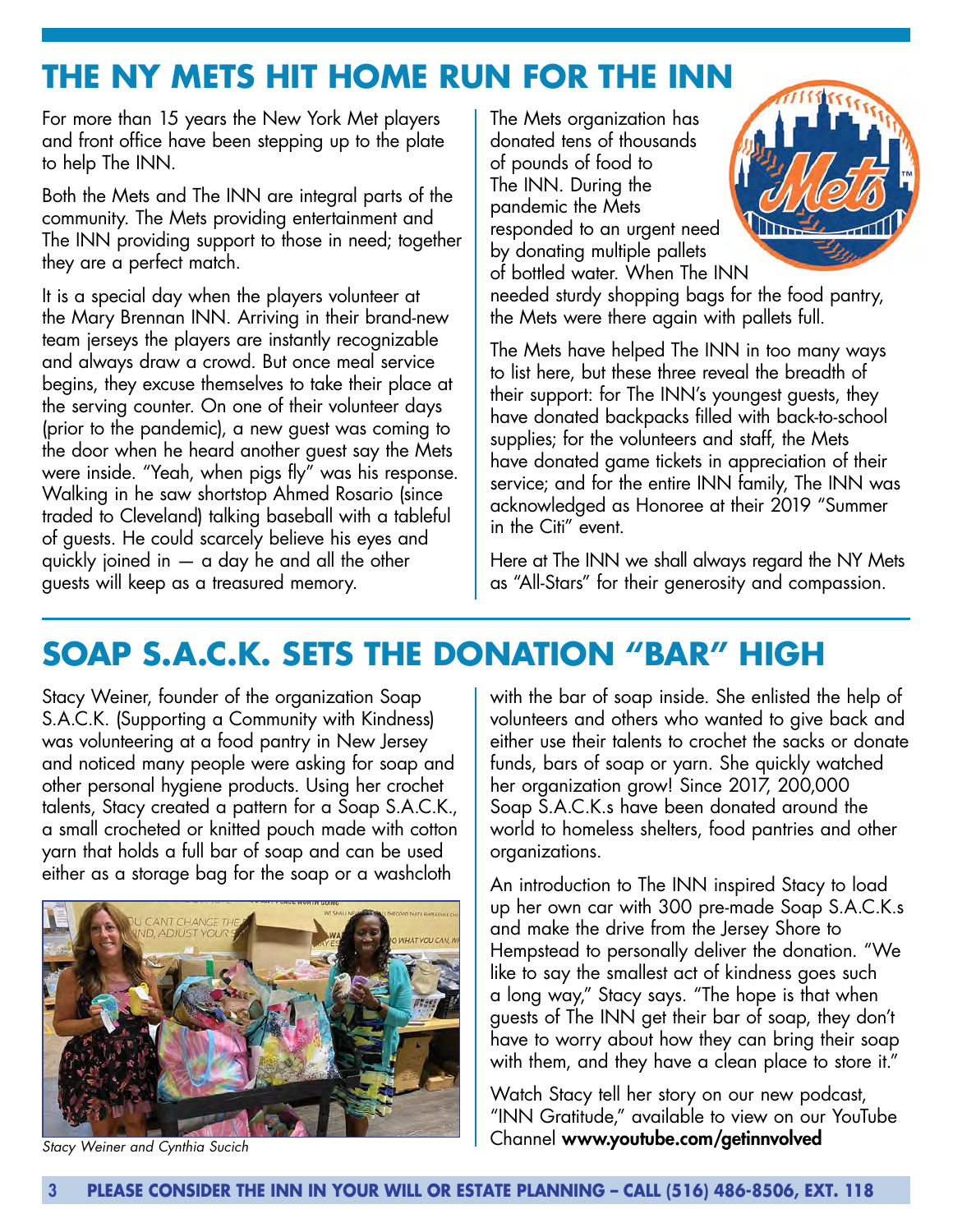### **THE INN PROVIDED Exactly What I Searched For**

There are many roads that may lead a donor to The INN.

Dr. Andrew Grimes has donated to The INN every year since 1995. He remembers why he first donated — "I first donated when I searched for a charity consistent with the gospel. The INN provided exactly what I searched for. I have subsequently visited their facilities. This has reinforced my decision. They will remain on the top of my list."

"I am happy that I can use my IRA directly to make donations to The INN. I want my gifts to stay close to home and benefit those most in

need. Giving to The INN fulfills this wish, and I know that The INN uses my donation to make other lives a little better."

The Charitable IRA Rollover provides



*Dr. Andrew Grimes*

taxpayers with a mechanism for transferring their annual Required Minimum Distributions directly to charitable organizations. If you are 72 or older and interested in donating your IRA to The INN, please contact David Sinclair at  $(516)$  534-2809 or email dsinclair@the-inn.org.

### **VOLUNTEER STORY Wednesdays Fill Me With Hope**

Before my very first shift at the Mary Brennan INN (MBI), I was asked to read and sign a form. It's very first sentence was "I promise to treat everyone I meet here with dignity and without judgment." I didn't need to read any more, I signed. I wanted the people who put that sentence first to be in my life.

I am a retired middle school teacher and have focused my later life on service. For many years I taught adults to read through Literacy Nassau. Our family has always been generous in our donations, food drives, and other community efforts.

My life's purpose is rooted in my faith, Tikkun Olam means to heal the world, one person at a time, by reaching out to the marginalized and by being kind to strangers. It means to be of service for the common good, and that dignity is the most basic Human Right.

Purpose needs action, so I volunteered. After my first shift at MBI, I felt 10 years older physically, but 20 years younger spiritually. My back was bent, but I felt humble and grateful. And I came back, so did my back. Every day here fills me with hope, that at least there is a path out of Hunger, that there are so many people willing to help and donate, that the work I do every

Wednesday makes a difference in someone's life. The work everyone does makes a big difference.

The staff and volunteers here are unique, we come together in service for a greater good. Belonging to such a special group is a privilege.

*Sid Burgreen – Volunteer*

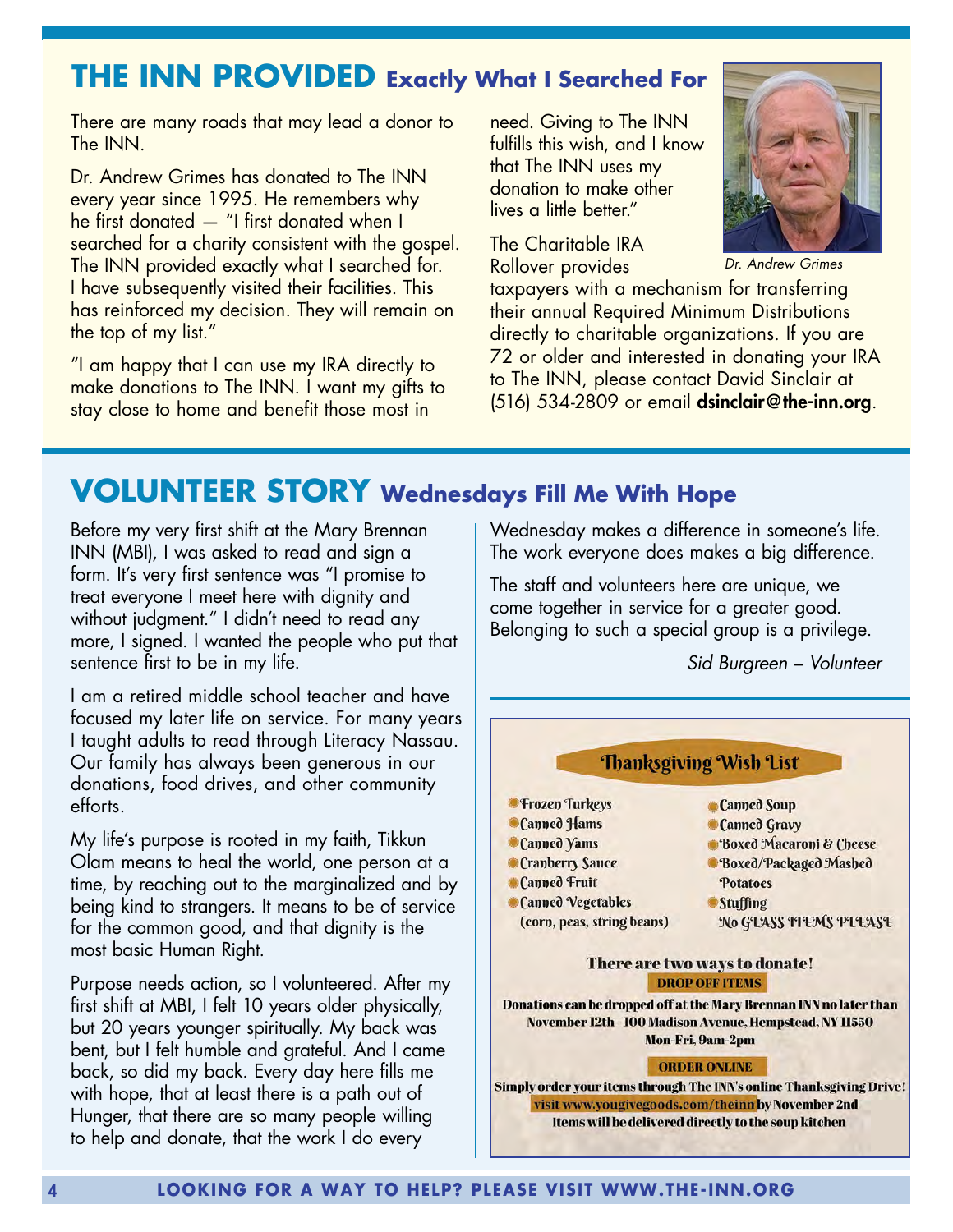### **INN EVENTS**

#### **2021 INN Luncheon**

*Friday, October 22, Garden City Hotel* 

We are pleased to be honoring Ernst & Young-Long Island at the 2021 INN "in-person" Luncheon. The EY Long Island team has been an active supporter of The INN for more than 20 years.



**Building a better** working world

Event Co-Chairs Lisa Arning and Susan MacDonald welcome your attendance, and it will be a great way to reconnect with friends. You may also participate as a sponsor, or if you choose, attend virtually. For tickets and additional information, please visit www.the-inn.org/2021luncheon.

#### **Day of Thanks and Giving**

*Sunday Afternoon, November 7 Mary Brennan INN*

The Day of Thanks and Giving brings families together for an early **Thanksgiving** celebration at the Mary Brennan INN soup kitchen.



We are hoping to have this event in-person this year, but if not, we will be celebrating virtually. Whether in-person or on-line, your support will provide for holiday meals at The INN. Please visit www.the-inn.org/2021thanksgiving.

INN Events will be following the up-to-date health recommendations. For more information on these events, visit www.the-inn.org, or call (516) 486-8506, ext. 108

### **NORTHWELL HELPS GUESTS GET VACCINATED**

Starting in April 2021, Northwell Health partnered with The INN in an effort to help guests of the Mary Brennan INN soup kitchen (MBI) and the Center for Transformative Change (CTC) get vaccinated against the Covid-19 virus. Since then, 200 guests have been fully vaccinated with the Pfizer, Moderna or Johnson & Johnson vaccine. With a Northwell Vaccine van stationed in the parking lot of the CTC,

guests could conveniently make appointments, have their shots administered and have questions answered by Northwell staff members with support from the staff they are already familiar with at CTC and MBI.

"The guests we serve tend to be in the higher risk categories for the virus, either because of their living situations or health conditions," said Eileen Burke, Administrative Manager for the CTC. "With



Northwell's help, they received the vaccine right here at CTC, a location where they feel secure and supported. We feel the partnership with Northwell made an incredible difference in the health and safety of guests."

Dr. Debbie Salas-Lopez, Senior Vice President of Community and Population Health at Northwell Health, was the point person for the effort. "Northwell is committed to ensuring that members of

all Long Island communities, especially those who are part of underserved populations, can have easy access to the Covid-19 vaccine," she said. "By partnering with The INN, we have been able to reach these populations who may not have had the resources to stay safe from the virus. We look forward to continuing the effort and serving as many INN guests as we can."